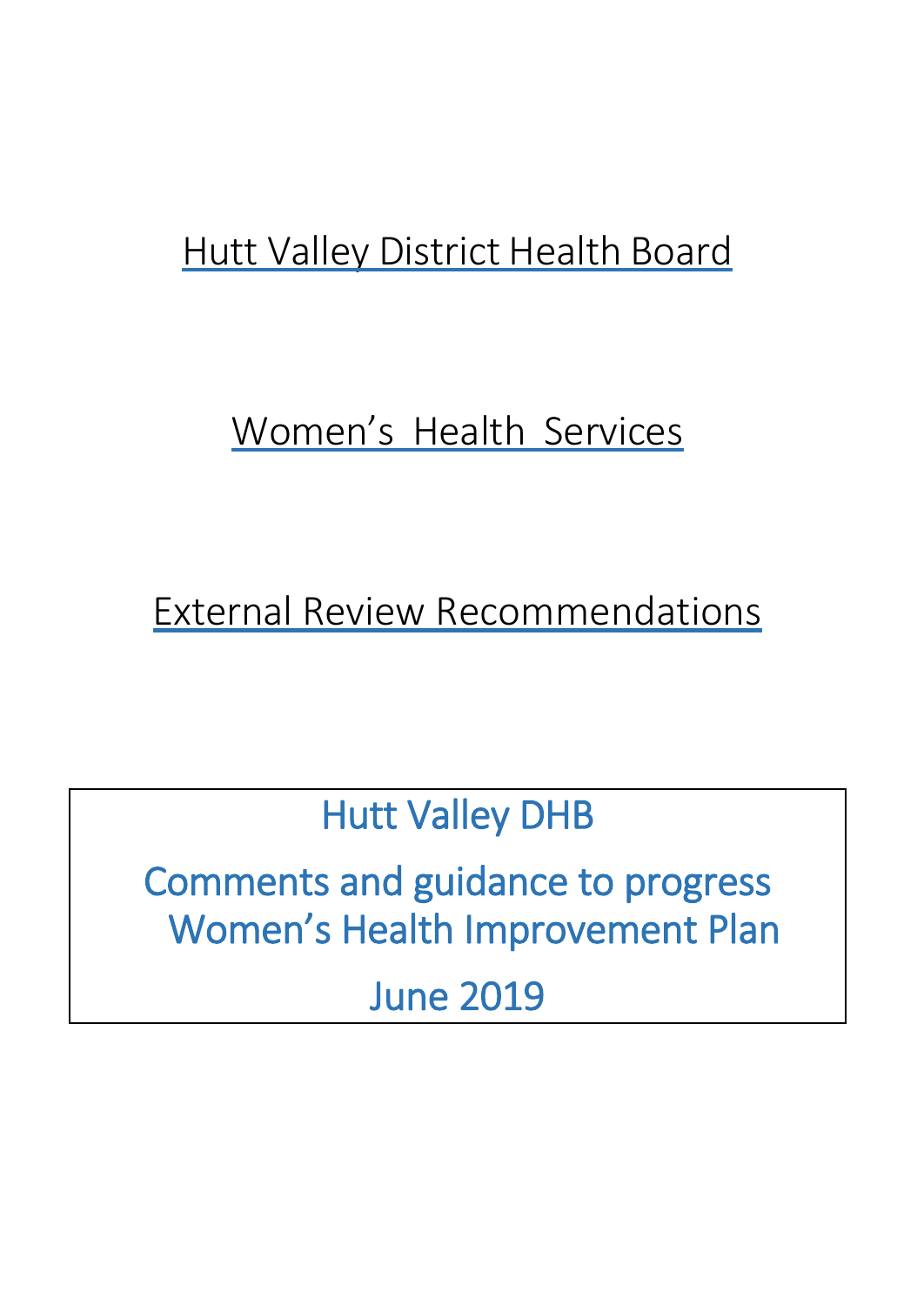This document is a companion to the Women's Health Service external review commissioned by the Hutt Valley DHB (HVDHB).

Most recommendations identified within the review have been accepted by the HVDHB. The other recommendations are of a general nature, and some require further discussion and debate. Recommendations that include staffing, equipment and environment are being progressed and prioritised by the DHB.

A Governance Group has been formed to oversee the implementation of the recommendations and this group will report to the Executive Leadership Team and the Board regularly with progress against the recommendations. This group will develop six work streams and at times support from external experts will be sought to progress the recommendations.

A Senior Project Manager has been seconded to the role of project management to support the Steering Group and to develop the project plan. HVDHB acknowledges there is still a lot of work to be done and our focus is supporting our staff to improve our Obstetrics & Gynaecology Service and make it safer, more effective and efficient.

We look forward to working with our staff to achieve these objectives.

Signed Dr Sisira Jayathissa Chief Medical Officer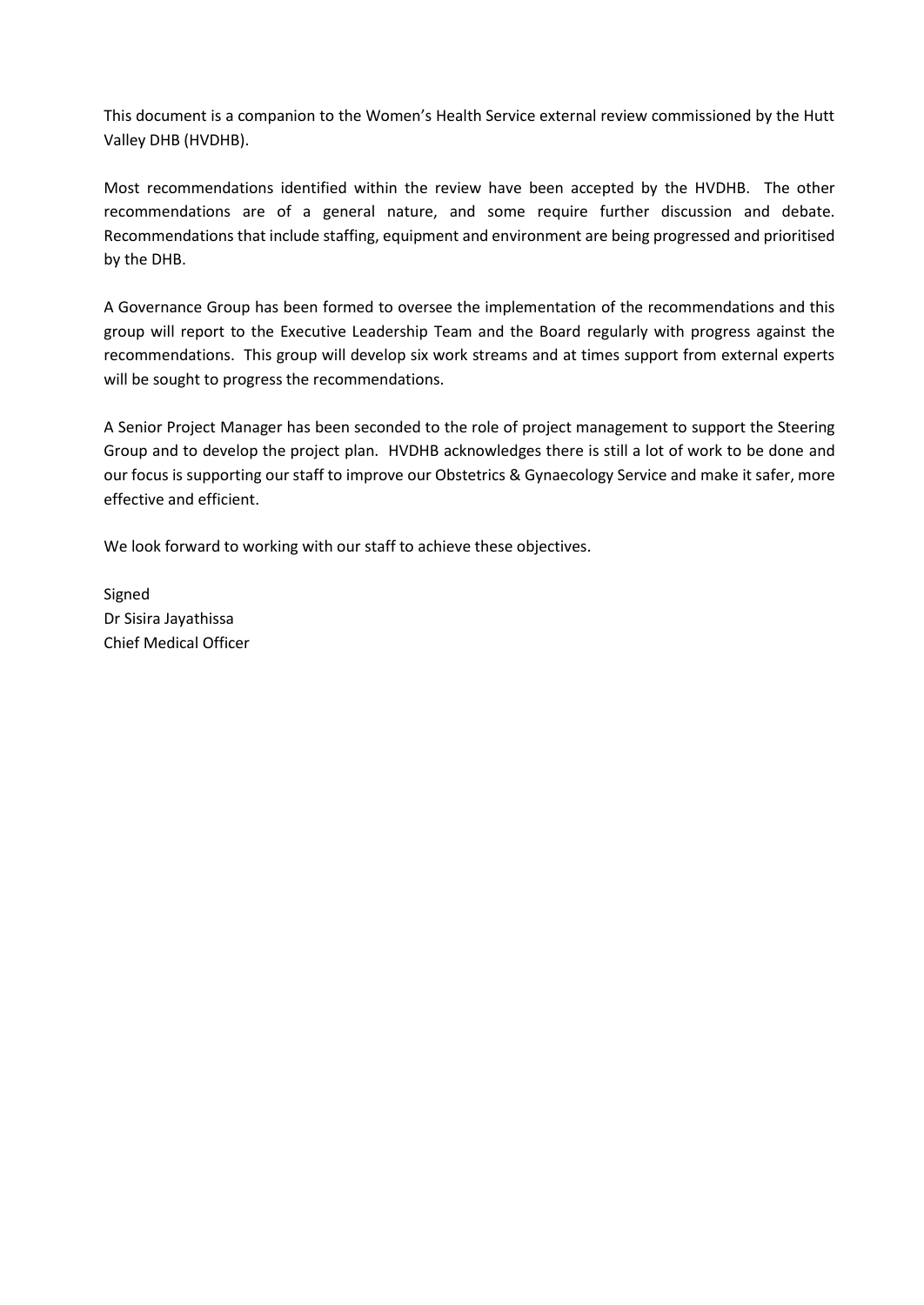# **1. PERSONNEL**

#### **Recommendations:**

- 1.1 Midwifery workforce
	- DHB midwifery base staffing levels should be increased significantly. This should include the DHB community midwifery team with an increase in FTE to match increasing demand from LMC unavailability, which is likely to require an increase in FTE of at least 4.0. It would be helpful to formally review and benchmark against MERAS Maternity facility safe staffing standards. (High priority – Initiate immediately).

Implement Care Capacity Demand Management (CCDM) to identify staffing levels in response to demand, occupancy and acuity. (Urgent – initiate within 3 months).

**ACCEPT** the recommendation. (Internal work from DHB has reached similar conclusions)

#### 1.2 Associate Clinical Midwifery Manager

 The ACMM positions should be increased immediately to cover the overnight shift to provide 24 hour cover. Recruitment to these positions should be given the highest priority. (Highest priority – Implement immediately).

#### **ACCEPT** the recommendation.

#### 1.3 Theatre Midwives

 The funding for this CS midwifery team should be made permanent and the FTE increased to cover an on call CS midwife service out of hours plus the FTE allocation for these practitioners should include an allowance for sick leave, study leave and annual leave. (Initiative already in place – Confirm ongoing funding immediately)

This is **ACCEPTED** in principle and to be further aligned with the development of the model of care.

The DHB's preference is to place available midwifery FTE where the women/baby need it most and that would be in the inpatient unit and Birth Suite. Allocation can then occur on an as needs basis to theatre. Considering there has been a maximum of 2 elective caesareans on a list.

#### 1.4 Nursing Workforce

 The service should develop a comprehensive orientation and supervision programme to support safe, high quality care provision across the postnatal ward. This should be targeted toward extending nurses scope of practice. Rotation of positions across the ward areas including SCBU should be considered to extend skill set and improve clinical expertise. (Urgent – initiate within 3 months)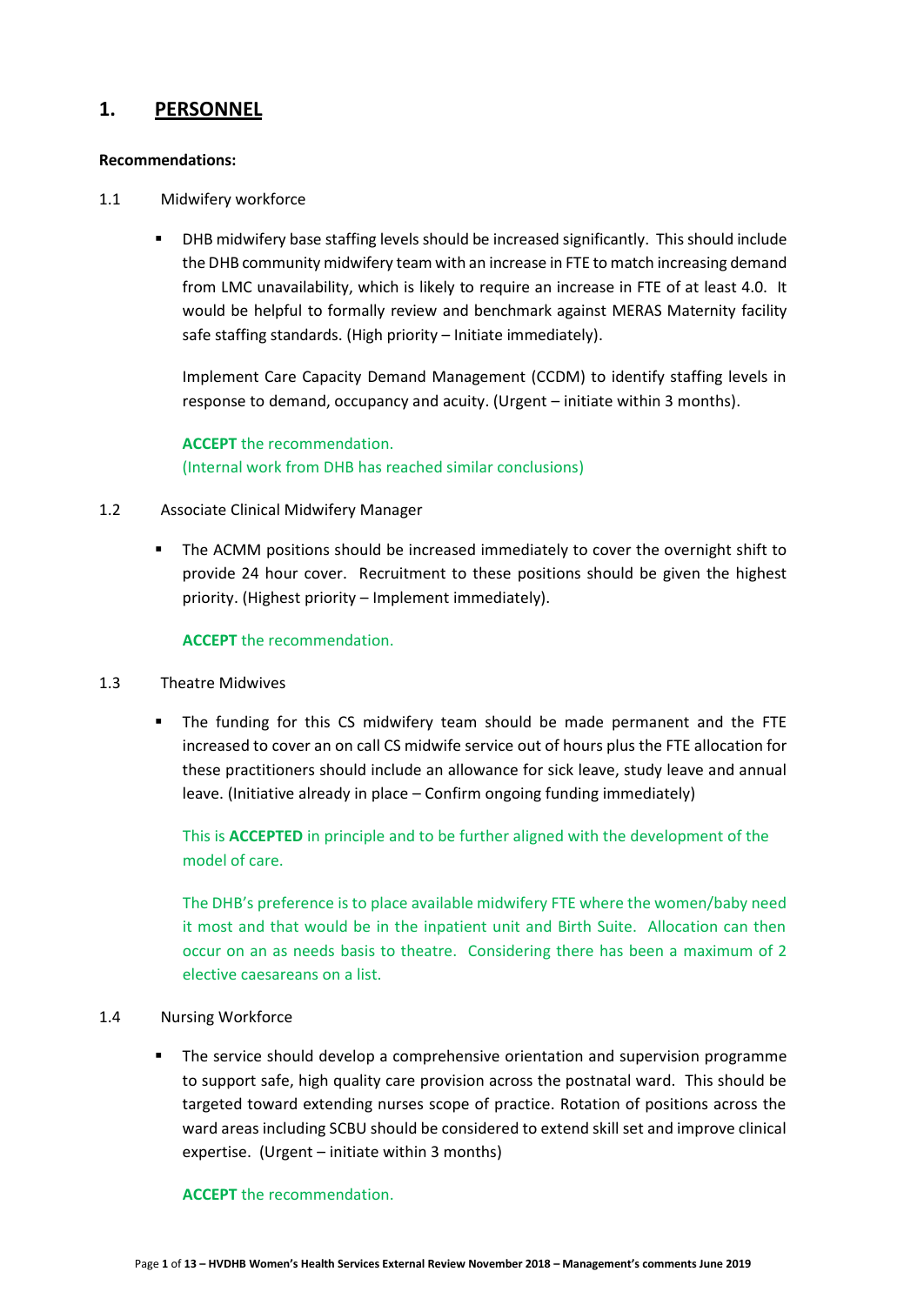#### 1.5 Health Care Assistants

 Recruit to fill HCA positions to ensure there is cover across all shifts. Immediate recruitment to these positions is recommended to support midwifery and nursing staff. (High priority – Initiate immediately).

#### **ACCEPT** the recommendation.

 Consideration of further development of HCA role in line with other models of care such as the British maternity care assistant role to provide further support for midwifery staff. (Longer term project – Consider once more immediate recommendations are in place).

**ACCEPT** the recommendation as part of the model of care development, however it is acknowledged that the most appropriate care for women in maternity services is by Midwives

## **Medical Obstetric Staff**

- 1.6 Senior Medical Officers
	- Extend the SMO workforce to 7 consultants as previously recommended in a Medical Council review, which will avoid the need for locums to meet Elective volumes. (Initiate immediately - don't wait for job sizing activity to be completed).

#### **ACCEPT** the recommendation.

 Engage in a job sizing exercise with ASMS to ensure there is adequate non-clinical time allocated to allow participation in Quality and Safety initiatives. Include a departmental service review of Elective volumes and caseweights, and a job size of individuals with a review of ward rounds, clinics, theatre sessions and On Call commitments. (Urgent – initiate within 3 months).

#### **ACCEPT** the recommendation.

#### 1.7 RMO Workforce

 Liaise with Human Resources to consider an increase RMO numbers at Registrar and SHO level to establish a 3 tier On Call system. Having Registrars on site at all times will further reduce the reliance on relatively inexperienced RMOs (is the senior SHO) as being the only available medical officer on site. (Semi urgent – Initiate within 6 months. The main priority is to ensure a full cohort of senior RMOs to cover the 'first on call' roster as it currently exists. Extending to a full 3 tiersystem will be a longer term project which should be considered this year).

As part of the model of care development, the RMO workforce will be included and the outcome will determine the appropriate staffing level. Please note ideally there would be no shortage of trained RMOs, and a unit with a number of accredited training positions, this might work. Best staffing plans to ensure safe patient care needs to be developed under service model of care work stream. This will take account of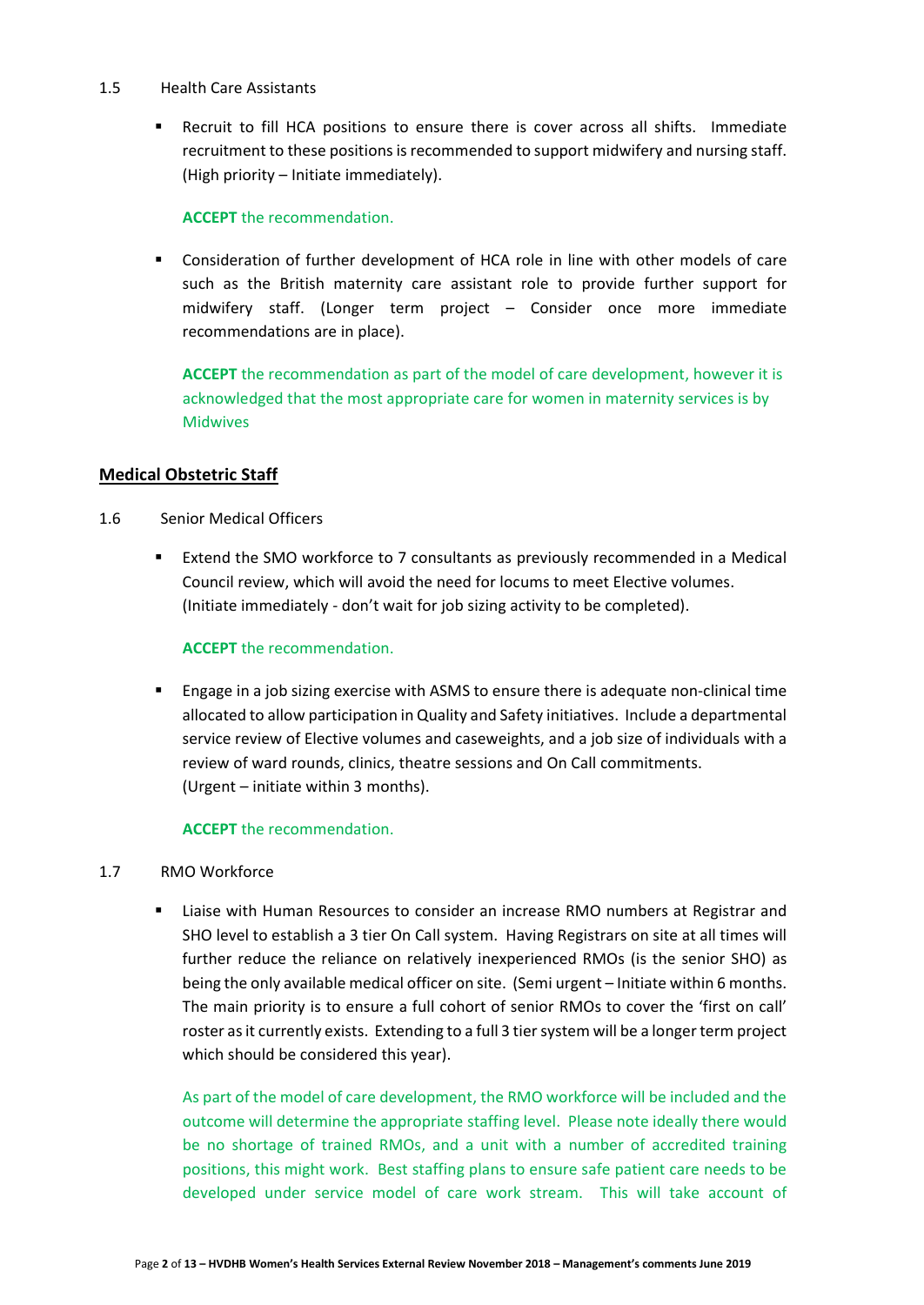workforce shortages, cost-effectiveness and national trends in providing best patient care).

- 1.8 Anaesthetic Service
	- Increase resource of Anaesthetic clinics for Obstetric patients so that women requiring Elective CS may have a pre op review. The clinic would be an opportunity to review more women who are high risk from a medical or anaesthetic point of view. (Urgent – initiate within 3 months).

This service is already in place. However, safety, efficiency, effectiveness and better options in delivering care will be considered in models of care development.

 Support a dedicated Epidural service. This would include identification of Obstetric Anesthetist on each roster. (Urgent – initiate within 3 months).

There is an epidural service meeting the service needs. However, refining this service will be looked at in the models of care discussions.

 Allocate an anaesthetic registrar to attend Obstetric medical handover with the registrar providing some cover for the acute pain service if it is not otherwise available. (This is a simple process – initiate immediately).

#### **ACCEPT** the recommendation.

 Implementation of Epidural Patient Controlled Analgesia which will require multidepartmental support. (Semi-urgent. Considerable work has already been done to implement this initiative. Once other urgent recommendations are in place address the resource required to support this).

#### **ACCEPT** the recommendation.

#### 1.9 Theatre Staff

 Permanent overnight staffing should be urgently considered. This will require an increase in nursing staff levels. (High priority – consider immediately).

This recommendation needs to be considered as a part of the hospital theatre efficiency and safety programme.

#### 1.10 Executive interviews

 The backlog of Clinical Coding needs to be addressed to support identification of demand, complexity and acuity of women being cared for. Further administrative support will be needed for coding. (Urgent – initiate within 3 months)

**ACCEPT** in principle the need to undertake the work in regard to clinical coding requirements. The backlog of clinical coding has already been addressed. However, accuracy and timeliness of coding will be explored further under our work streams to achieve a sustainable solution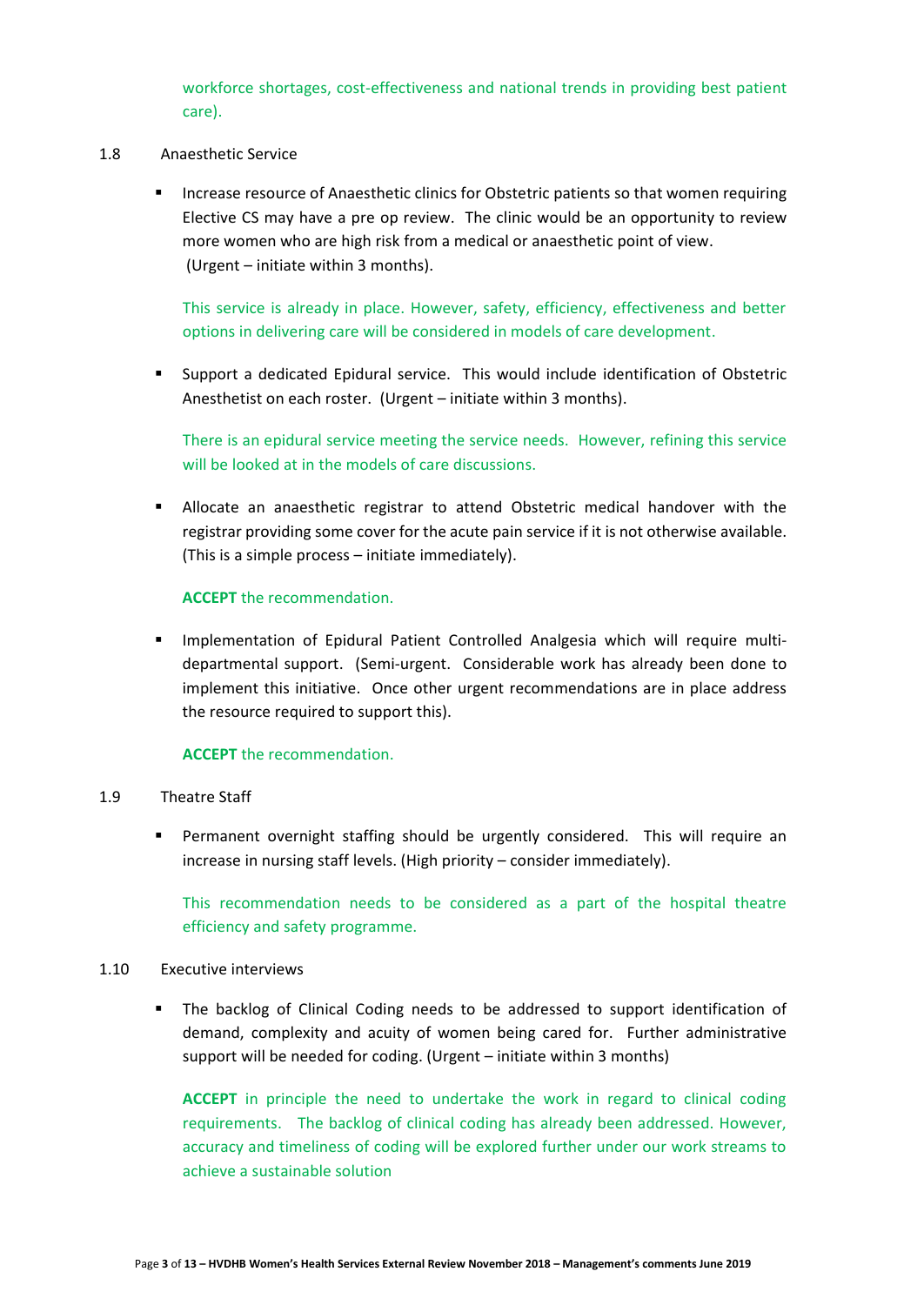Update the Midwifery Business Case and re-present it to the executive team as a matter of urgency. (Urgent – initiate within 3 months)

**ACCEPT** the recommendation and this has now been completed.

 Ensure that Maternity finances and budgets to be aligned to one cost centre/directorate to support visibility and improve utilisation of allocated resources e.g. Primary maternity top slice funding, PVS revenue and maternal/child contracts – this could and should support ongoing identification and resourcing according to safety, equity and demand. (Urgent – Review within 3 months)

**ACCEPT** the recommendation.

# **2. ENVIRONMENT**

#### **Recommendations:**

- 2.1. Physical
	- **Review plan for renovation and refurbishment of the maternity unit to include** repainting, replacing curtains etc. (Semi-urgent – initiate within 6 months)

**ACCEPT** the recommendation plan already approved by the HVDHB Board.

 Consider renovation of rooms to install piped oxygen and suction so that the use of the room can be extended to higher acuity patients. (Longer term project – requires unit configuration. Review plan for change within 6 months).

# **ACCEPT** the recommendation.

**Review maternity reception and consider improving record storage and privacy and** address staff safety concerns. (Longer term project – requires unit configuration. Review plan for change within 6 months).

# **ACCEPT** the recommendation.

 Ensure staff have a room that is private and separate from patients and their families for meals and refreshment breaks. (Longer term project – requires unit configuration. Review plan for change within 6 months).

#### **ACCEPT** the recommendation.

**Review storage facilities.** (Longer term project – requires unit configuration. Review plan for change within 6 months).

#### **ACCEPT** the recommendation.

 Consider relocating EPC to improve privacy and to provide an adequate space. (Longer term project– requires unit configuration. Review plan for change within 6 months).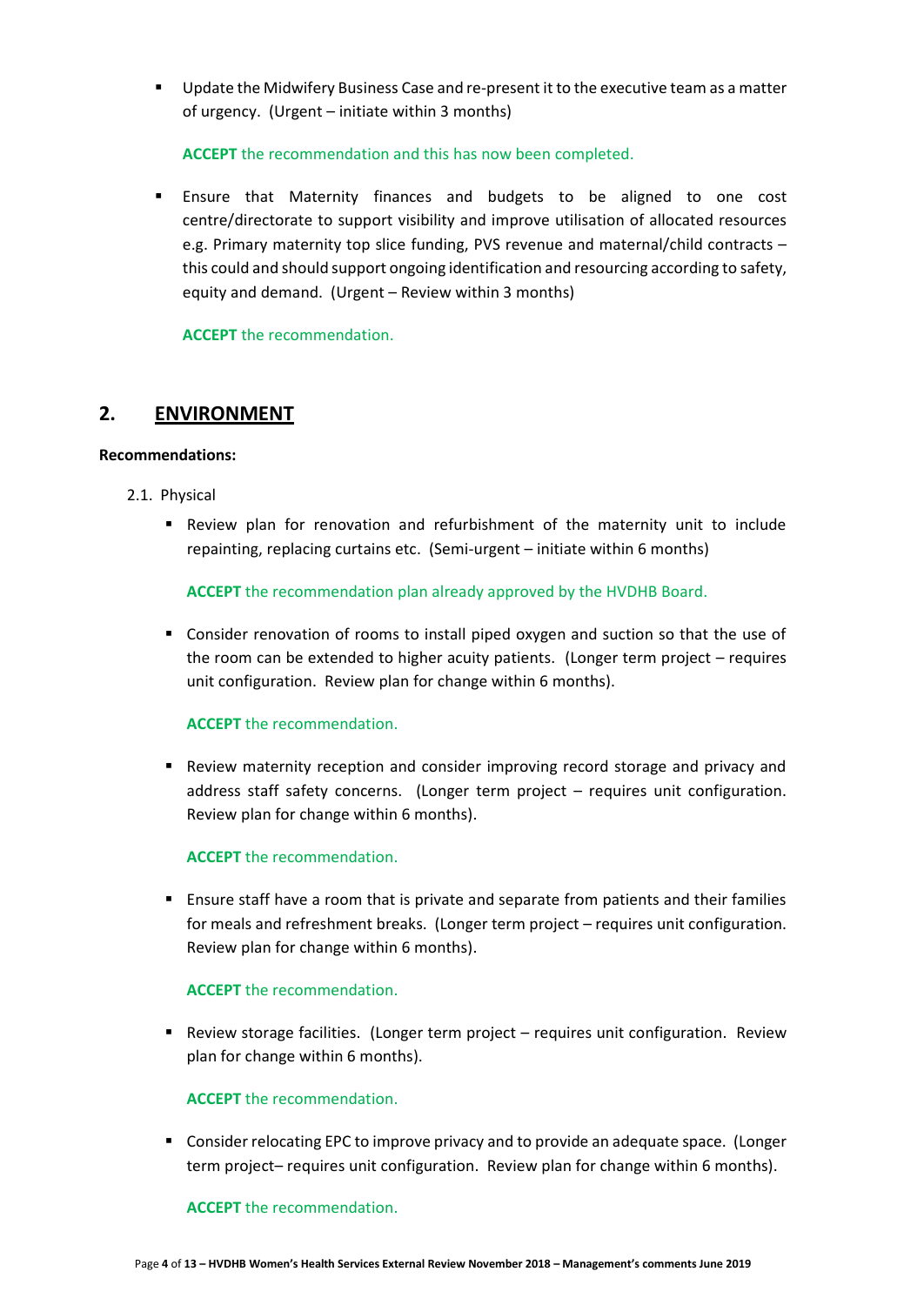Review signage with a view to improving clarity and visibility. (Review of signage will be dependent on changes to clinical areas such as EPC and or ANC – review after reconfiguration).

#### **ACCEPT** the recommendation.

Apply an over-ride switch on the lift that can be activated by staff in an emergency to allow prioritisation of the lift to the appropriate clinical area. (Initiate immediately as this is an important measure to improve safety in an emergency)

#### **ACCEPT** the recommendation.

 Undertake a detailed feasibility study to consider re-commissioning the old theatre adjacent to delivery suite. Include consideration of a Low intervention birthing unit in this project. (Longer term project – requires unit configuration. Initiate within 6 months).

The current space available in the old theatre does not meet the international standards required. *[\(International Health Facility Guidelines, Version 5, September 2017, Part B](http://healthfacilityguidelines.com/Guidelines/ViewPDF/iHFG/iHFG_part_b_maternity_unit)  [Health Facility Briefing and Design, 157 Maternity Unit, p18](http://healthfacilityguidelines.com/Guidelines/ViewPDF/iHFG/iHFG_part_b_maternity_unit)*). Recommissioning the old theatre specifically for maternity in isolation of main theatres and additional support poses a significant clinical risk.

 Engage Consumer Reps in refurbishment projects. (Semi-urgent – Initiate at the time of review of the above renovations).

#### **ACCEPT** the recommendation.

- 2.2. For Women and Whānau
	- Fast Track the environmental/facility business case to enable some rapid progress to improve the current environment. (Urgent – initiate within 3 months).

**ACCEPT** the recommendation.

# **3. CULTURE**

#### **Recommendations:**

- 3.1. Values based
	- **Senior management team to enact the actions evident from the Staff Wellbeing work** (e.g. the Big Listen by Tim Keogh) to be completed – asking what were the most common and most important principles and changes that staff would make to bring about the greatest difference. (Semi-urgent – initiate within 6 months).

#### **ACCEPT** the recommendation and this is currently underway.

 Executive team members to improve visibility with monthly visits to clinical areas and meetings with clinical managers and clinical staff. (Urgent – initiate within 3 months).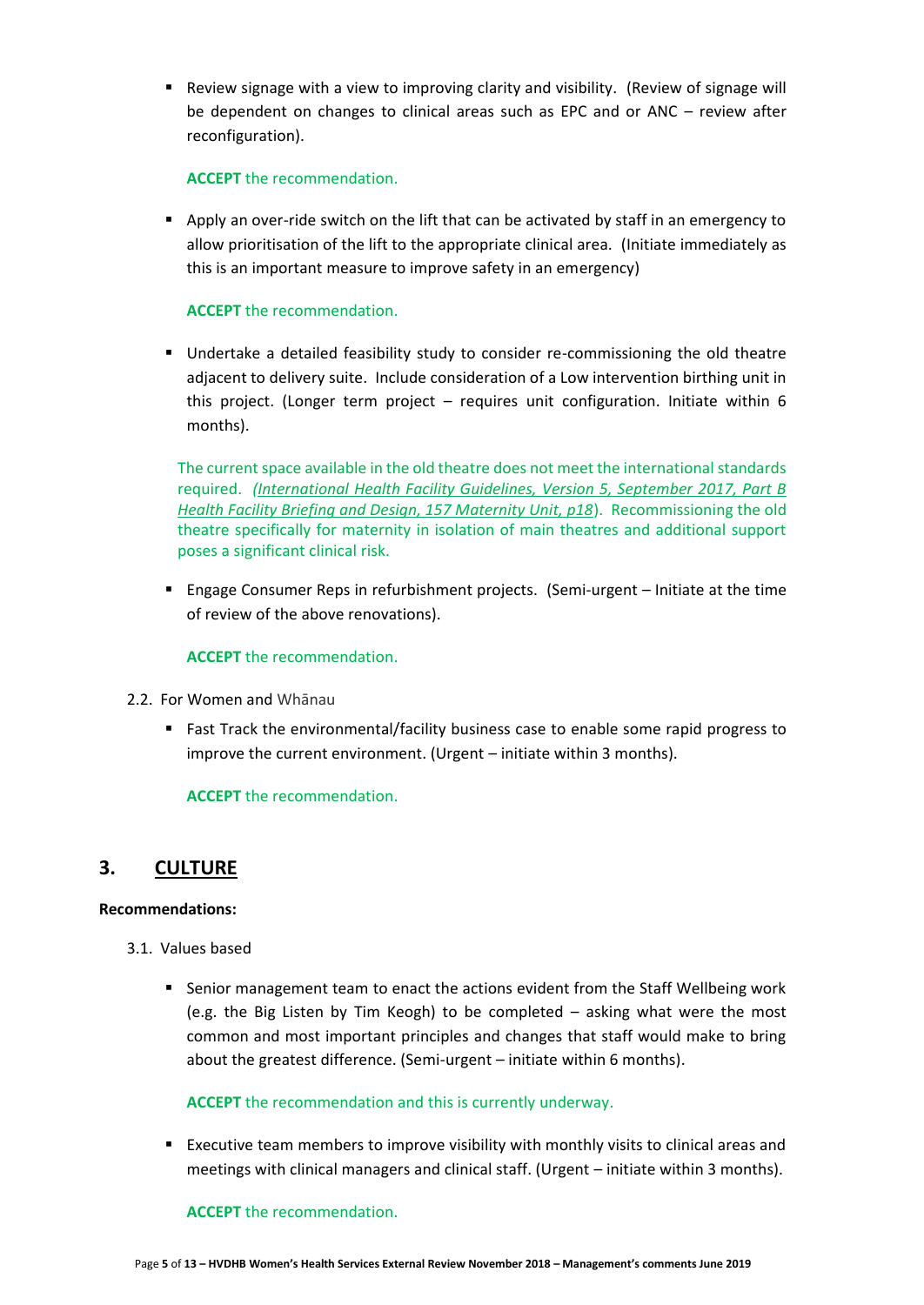- 3.2. Equity
	- Ensure permanent resourcing of the Marae based community midwifery model of care and enable extension of this model. This initiative has benefits for better engagement and better clinical outcomes for Hutt Valley's most vulnerable populations. (Initiative already in place – Confirm ongoing funding immediately).

**ACCEPT** the recommendation.

# **4. MODELS OF CARE AND CLINICAL PRACTICE**

# **Safety**

## **Recommendations:**

- 4.1 ICU Admissions
	- Audit all mothers admitted to ICU. (Initiate immediately and ongoing review).

**ACCEPT** the recommendation. High risk obstetric patients should ideally be reviewed in a tertiary service (CCDHB) rather that in secondary service. This issue will be further explored by the steering group and through the work streams.

**Increase resources of Anaesthetic review for high risk obstetric patients.** (Urgent – initiate within 3 months).

This recommendation will be further explored in developing better models of care for our patients (see comments under workforce).

**Regular review of Clinical Guidelines to support evidence based safe practice. (semi**urgent – have a comprehensive plan for guideline review in place within 6 months in conjunction with Lead SMO for Quality and Maternity Quality team. Then ongoing review to continue).

#### **ACCEPT** the recommendation.

#### 4.2 SCBU admissions

 Ensure all clinical staff involved in antenatal and intrapartum care attend the RANZCOG FSEP at least once every 3 years, i.e. this should be mandatory as well as completion of the online package in the intervening years. (Address urgently within 3 months to review previous attendance and create plan for next 3 years for ongoing staff attendance).

#### **ACCEPT** the recommendation.

**FIGM** For LMCs consider making attendance a condition of their access agreement.

#### **ACCEPT** the recommendation.

 Continue weekly CTG education meetings. Encourage all staff to attend including SMOs. (This initiative is in place – Continue).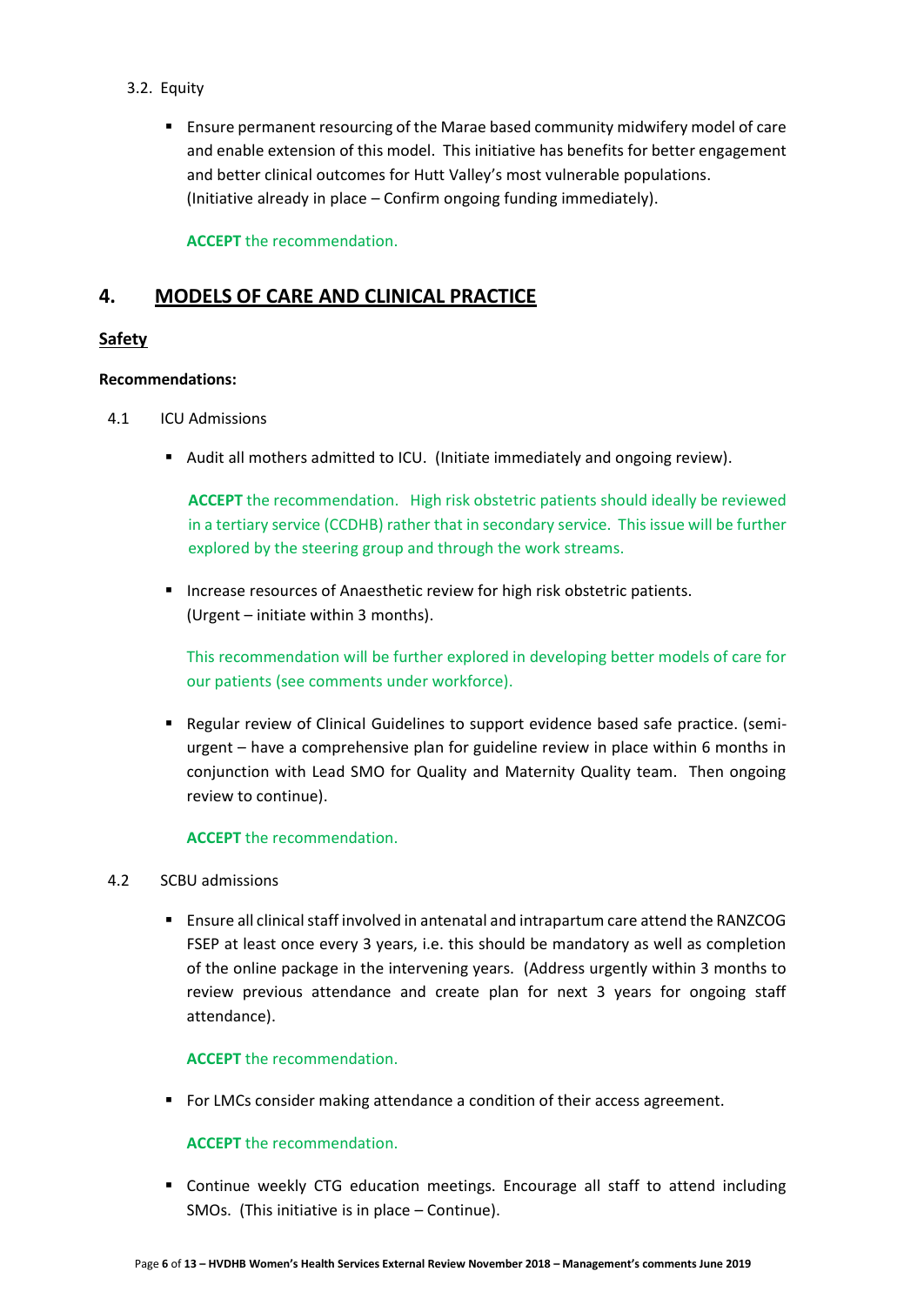#### **ACCEPT** the recommendation.

**Audit of all babies transferred to Wellington SCBU for cooling. (Initiate immediately** and continue ongoing review).

## **ACCEPT** the recommendation.

 Review of all babies with suspected NE, including babies born with an umbilical cord pH <7.0. (Initiate immediately and continue ongoing review).

## **ACCEPT** the recommendation.

#### 4.3 CS Rate

- Conduct a Comprehensive CS Audit including
- 1. Fully dilated CS
- 2. Category 1 CS
- 3. Caesareans performed under General Anaesthetic (GA).
- 4. CS for fetal distress
- 5. SCBU admissions following CS.
- 6. (Urgent initiate within 3 months. The project will be ongoing for several months).

## **ACCEPT** the recommendation.

- Address staff shortages (as stated earlier)
	- a) Recruit midwifery staff urgently to address severe deficiency, including for delivery suite, community and the theatre midwifery team. Explore the option of national and international recruitment in order to obtain staff with clinical experience
	- b) Appoint a  $7<sup>th</sup>$  SMO with urgency (do not wait for ASMS job size to initiate this).
	- c) Discuss a long term plan with HR and consider increasing RMO numbersto achieve full time onsite registrar cover.

#### See the comments under workforce.

- 4.4 HDC Cases
	- Education for the Obstetric team to focus on patient communication and consent. In particular, consent for operative vaginal delivery. (Immediate review of RCOG guideline. Implementation of modified local guideline within 3 months).

#### **ACCEPT** the recommendation.

 Continue to review all HDC cases relating to Women's Health with a view to identifying systemic risk and ensuring steps are made to rectify it. (Initiate immediately and continue ongoing review).

#### **ACCEPT** the recommendation.

**Continue to critically review all stillbirth cases. (Already in place – Continue).**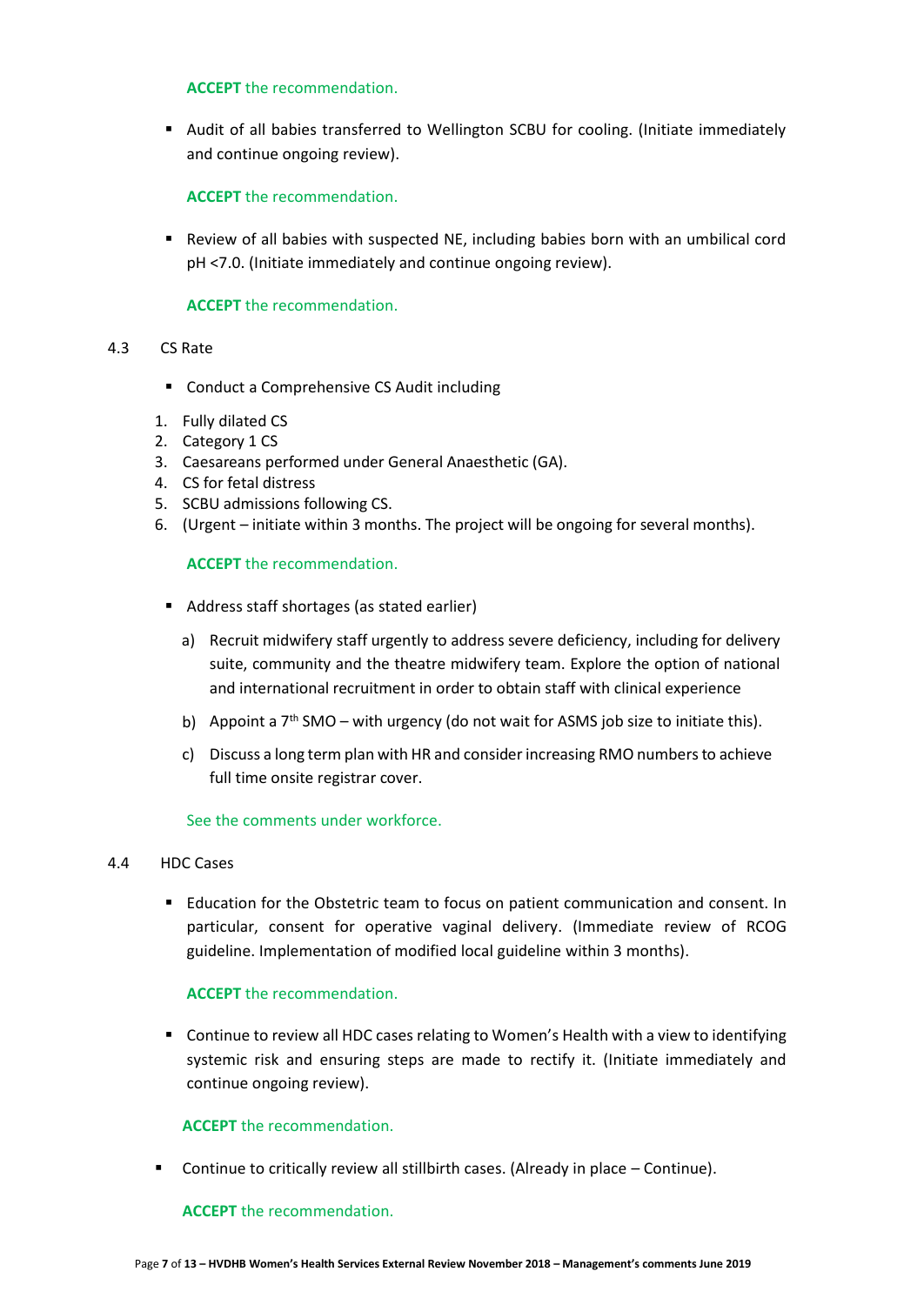# **Quality**

- 4.5 Maternity Quality and Safety Programme
	- Recruit and fill the vacant position of 0.6 FTE on the MQSP team. (Urgent initiate within 3 months).

#### **ACCEPT** the recommendation.

 Review current MQSP positions. Increase coordinator FTE and establish an administrator position to support full implementation of the programme as per DHB Crown Funding Agreement contract with the Ministry of Health. Ensure that the funding from the MOH is directly coded to maternity. (Semi- urgent – Initiate within 6 months).

## **ACCEPT** the recommendation.

**Support development of accurate automated data reports such as the Clinical** Indicators. Extend this to include automated analysis of clinical, workforce and environmental information to support healthcare planning. (Semi-urgent – Initiate within 6 months).

## **ACCEPT** the recommendation.

- 4.6 SMO Engagement
	- Ensure SMOs are allocated non-clinical time for Quality and Safety. (Urgent initiate job size review with ASMS within 3 months).

#### **ACCEPT** the recommendation.

All SMOs to actively engage in audit. (Urgent – Engagement will follow job size activity and allocation of time for Quality initiatives however a plan for audit projects should be initiated within 3 months).

#### **ACCEPT** the recommendation.

 Establish a lead SMO for Quality and Safety to oversee audit projects, manage PMMRC coding and to join the Maternal Quality and Safety Clinical Governance Group. (Urgent – initiate within 3 months).

#### **ACCEPT** the recommendation.

#### **Education Training and Supervision**

- 4.7 Midwifery
	- Focus on addressing the severe local midwifery workforce shortfall which will have a positive impact on midwifery education and training through ongoing development of the midwifery workforce plan taking into consideration the national maternity system programme and action plan. (High priority – initiate immediately).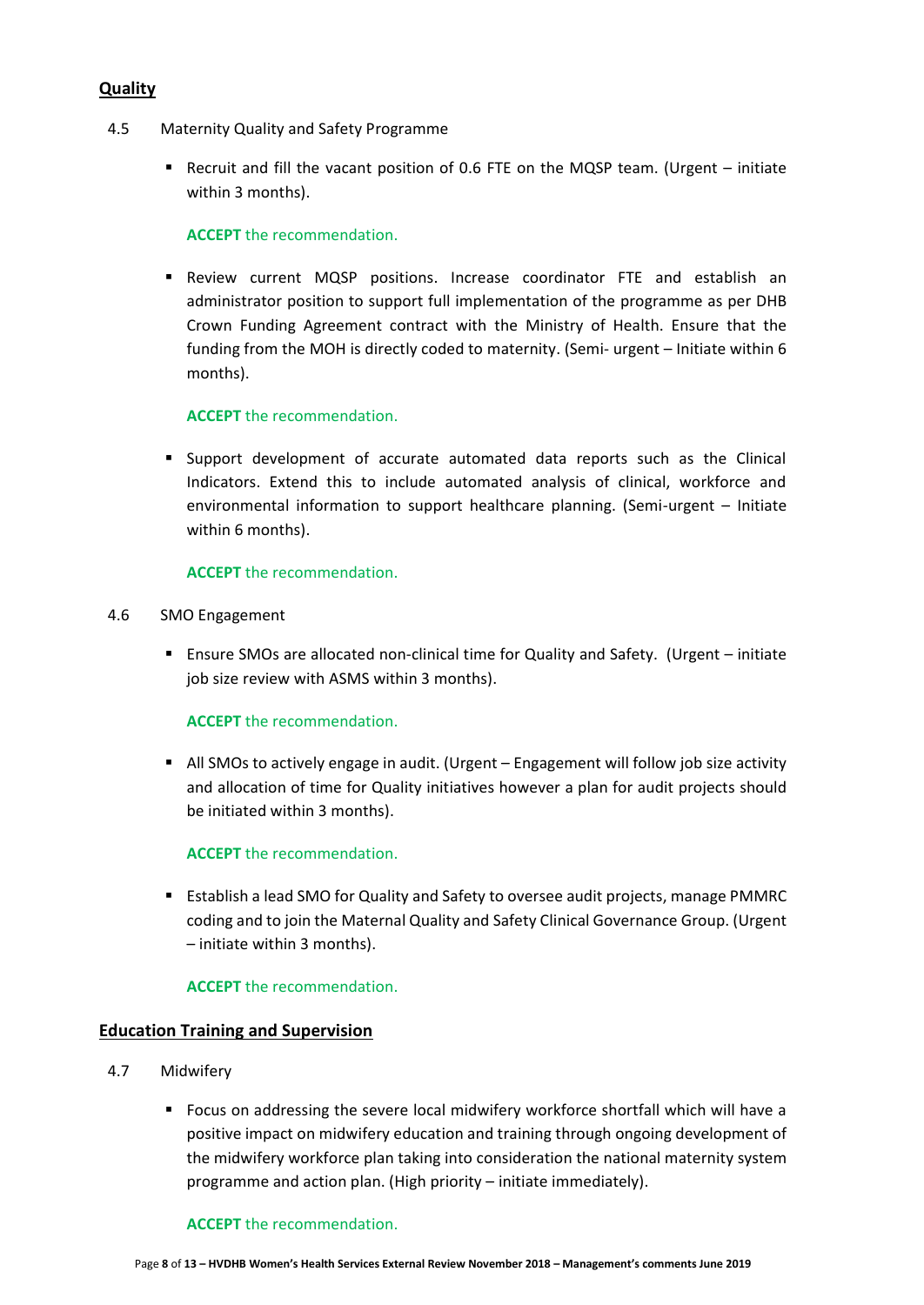**Increase education resource to ensure mandatory training requirements are met as a** minimum. This will promote an engaged and valued workforce. This would also support implementation of national HQSC programmes. (Urgent – initiate within 3 months).

#### **ACCEPT** the recommendation

- 4.8 RMO Supervision in Antenatal Clinic
	- **SMOs to consider initiating chart reviews at the end of each Antenatal clinic.** (Urgent – initiate within 3 months).

**ACCEPT** the recommendation.

 Discuss clinic structure and RMO role in clinic during the Orientation period. (Urgent – initiate within 3 months).

**ACCEPT** the recommendation.

#### **Resources**

- 4.9 Equipment
	- Urgent supply of essential equipment including Infant Resuscitaire, Cardiotocographs and day to day consumables to support wellbeing of women and infants, safe practice and clinical decision making. (Identify critical equipment deficiencies and address immediately).

#### **ACCEPT** the recommendation.

- 4.10 Outpatient Hysteroscopy
	- Establish a working group of motivated parties to progress an outpatient hysteroscopy service. (Semi-urgent – initiate within 6 months).

#### **ACCEPT** the recommendation.

- 4.11 Administration support
	- **If** Identify specific medical typing support to ensure one day turnaround of antenatal clinic letters to LMCs to allow timely communication of the outcome of the clinic visit. (Urgent – initiate within 3 months).

This recommendation has been **ACCEPTED** in principle but needsto be worked through with organisational wide typing resource. Alternative ways of communications such as "note to GP" function need to be explored.

 Cost the provision of dedicated receptionist for women's health. This may include supporting antenatal clinic and possibly early pregnancy clinic. (Semi-urgent – initiate within 6 months).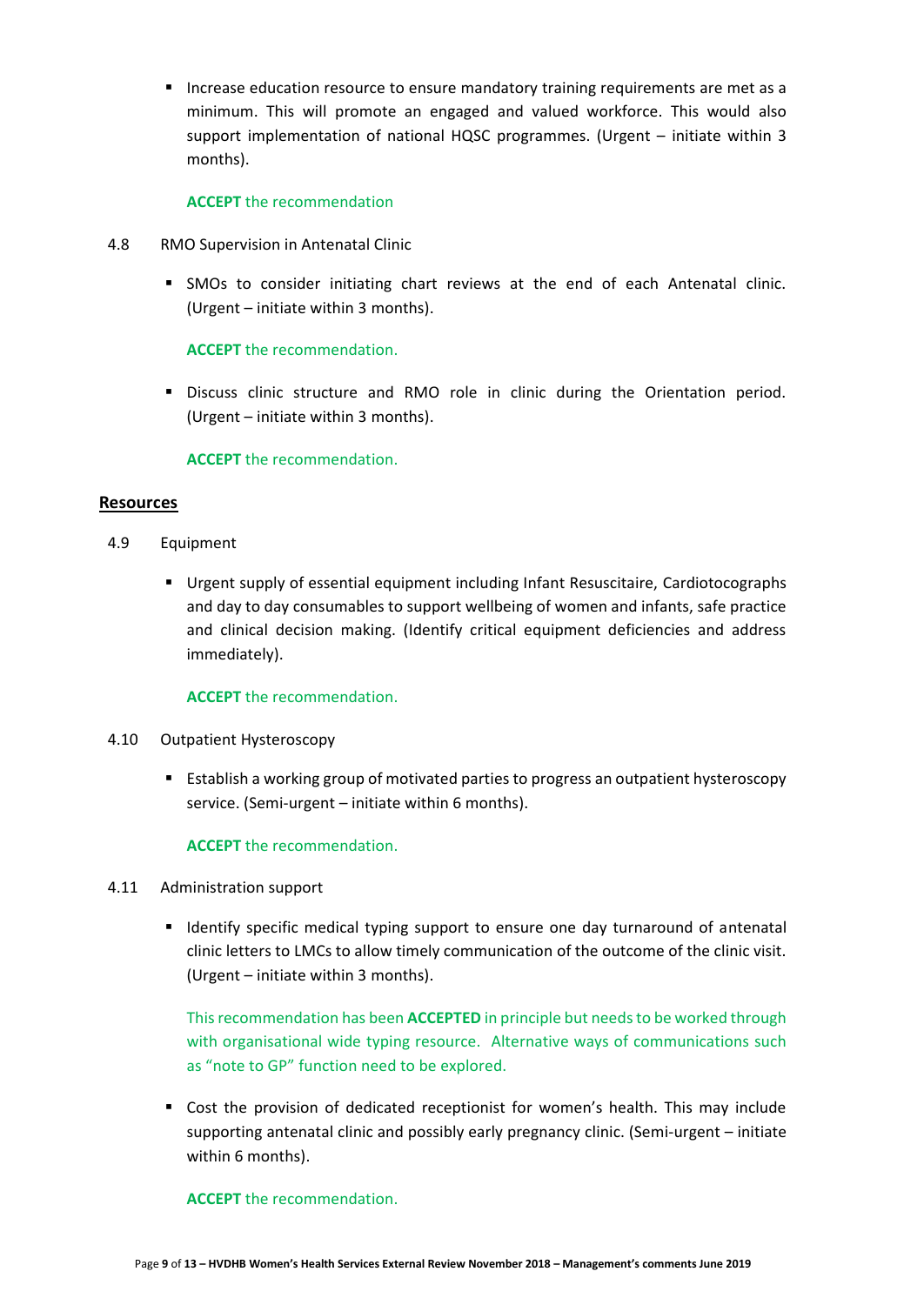## **Guidelines**

- 4.12 Clinical guidelines
	- Review of guidelines should be a priority for the midwifery and obstetric team once they have allocated time for Quality and Safety. (Semi-urgent – have a comprehensive plan for guideline review in place within 6 months in conjunction with Lead the SMO for Quality and the Maternity Quality team. Then ongoing review).

## **ACCEPT** the recommendation.

- 4.13 Leadership
	- Consideration of a Midwifery Leadership position within the Executive Leadership team for strategic and professional advice and for operational visibility of maternity services. (Semi-urgent – Review within 6 months).

Currently as there are no such positions nationally. To be part of the steering group's deliberations and its recommendation will be brought to the attention of new CE for consideration.

The Service Manager Women's and Children's should be a separate position, whilst recognizing the current benefits. (Review in 3-6 months).

**ACCEPT** the recommendation.

**Increase FTE allocation to Midwifery Director from 0.5FTE to 0.8FTE. (Review** immediately).

To be part of the steering group's deliberation and part of the service reconfiguration in the development of the models of care. Also need to cognizant of the professional leadership needs across the greater Wellington region and for consideration by new CE.

# **5. ORGANISATIONAL**

- 5.1. Where Women's Health sits
	- Reconsider current executive leadership structure to include an executive professional midwifery position. (Semi-urgent – Review within 6 months).

Consideration of a Midwifery Leadership position within the Executive Leadership will be considered and brought to the attention of new CE. However HVDHB would be the only DHB in the country to have midwifery at the executive level.

- 5.2. Strategy Priorities
	- 1. Prioritise a sustainable midwifery and medical workforce to provide a safe, equitable and accessible maternity service. (Immediate).
	- 2. Prioritise maternal and infant health evidenced in the DHB strategic plan. (Semiurgent – Review within 6 months).